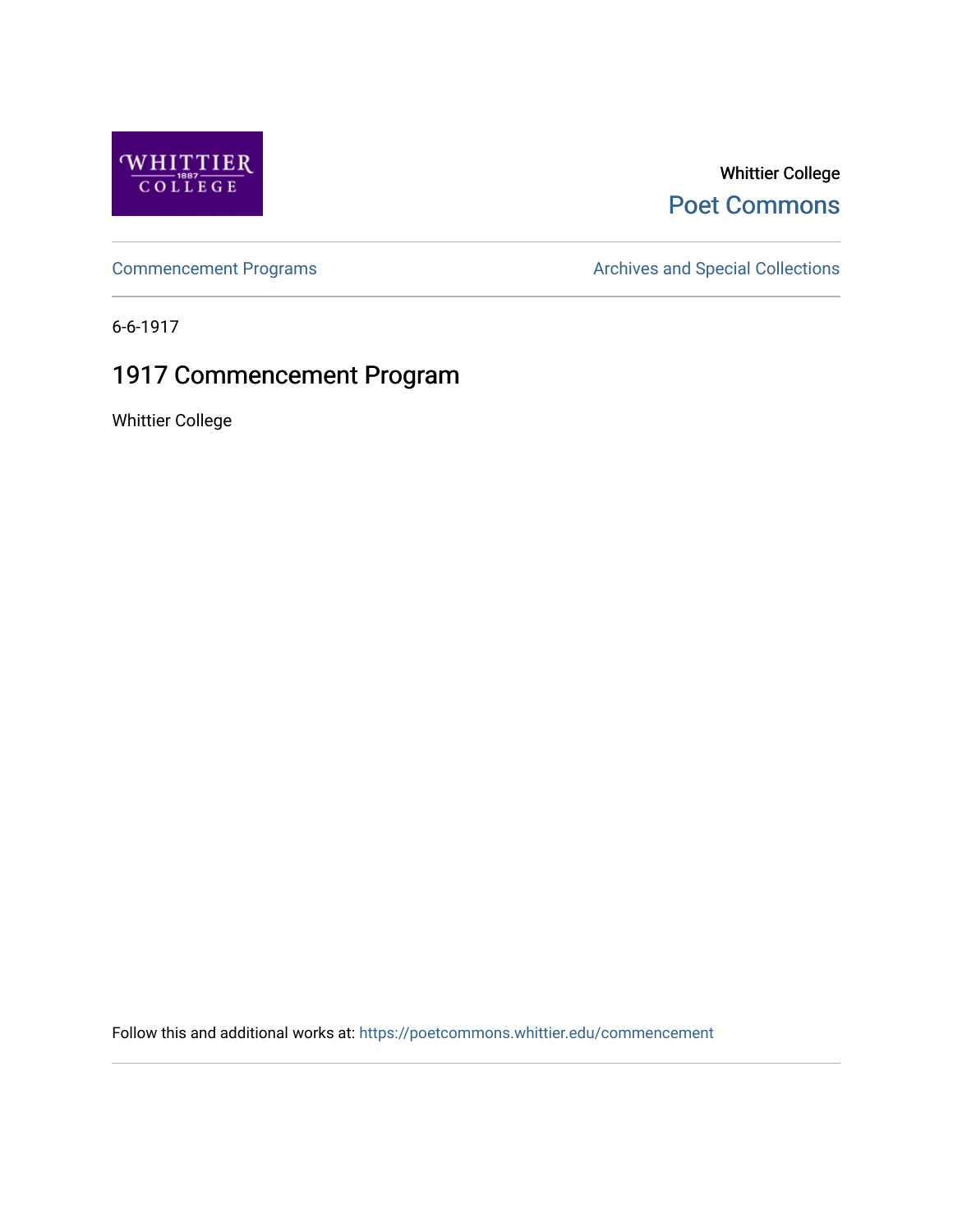

Whittier College

archives

Commencement Announcements

# **Sixteenth Annual COMMENCEMENT**

**Whittier College JUNE 6, 1917**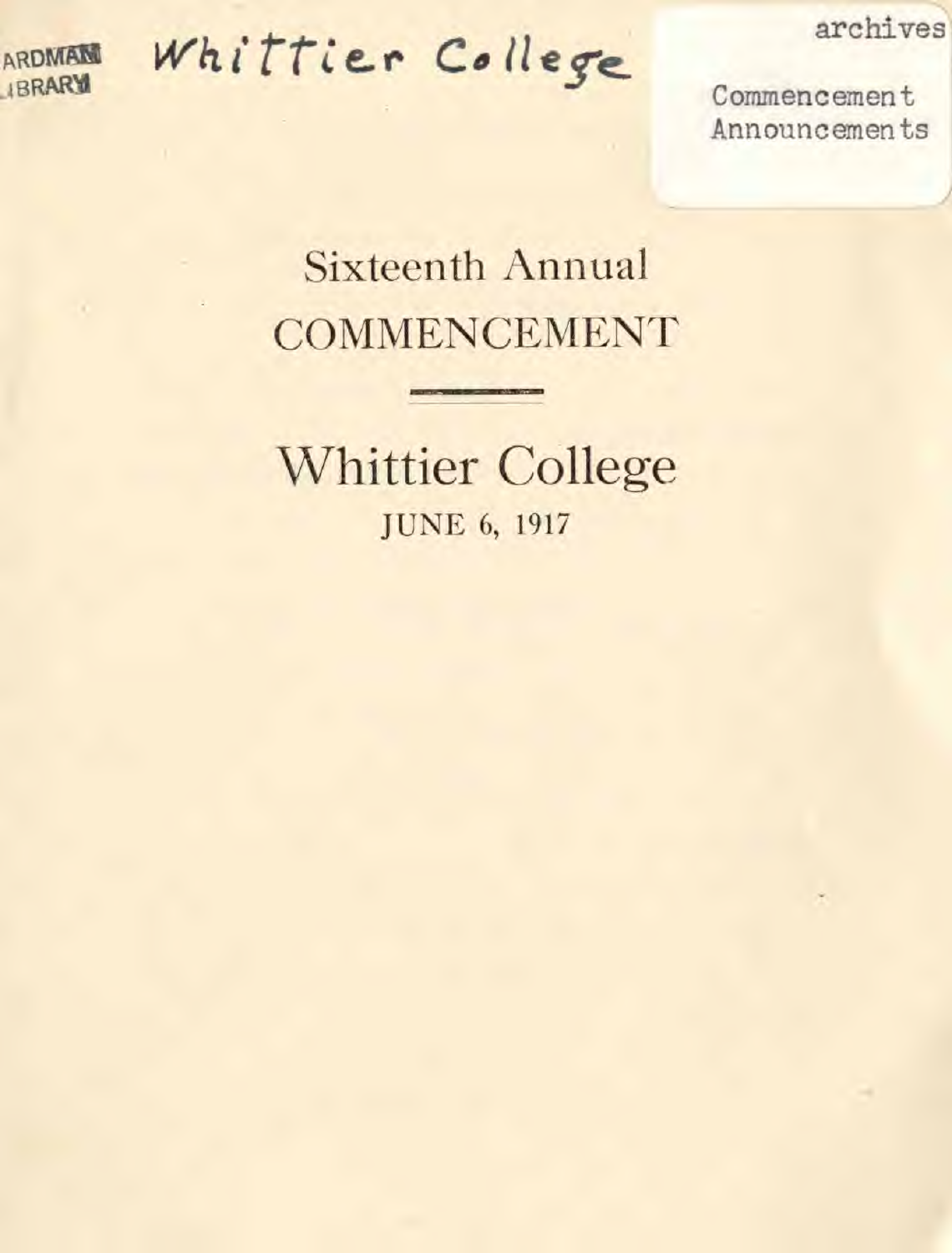### ORDER OF EXERCISES

### Academic Procession

"Praise God from whom all blessings flow, Praise Him all creatures here below, Praise Him above ye heavenly host, Praise Father, Son, and Holy Ghost."

Invocation Prof. Lyman J. Muchmore Scripture Reading The Rev. H. E. McGrew

Prayer The Rev. George B. Cliff

"Meditation" from Thais Massenett ARTHUR BERNARD HARTLEY

Indian Love Lyrics from The Garden of Kama Finden "The Temple Bells" "Less than the Dust" "Kashmire Song" "Till I Awake" LELAH FERNE COFFIN '17

Address "Investments" THE REV. J. CLARENCE PINKERTON, D. D.

Conferring of Degrees

"America"

Benediction

Commencement Luncheon (By ticket)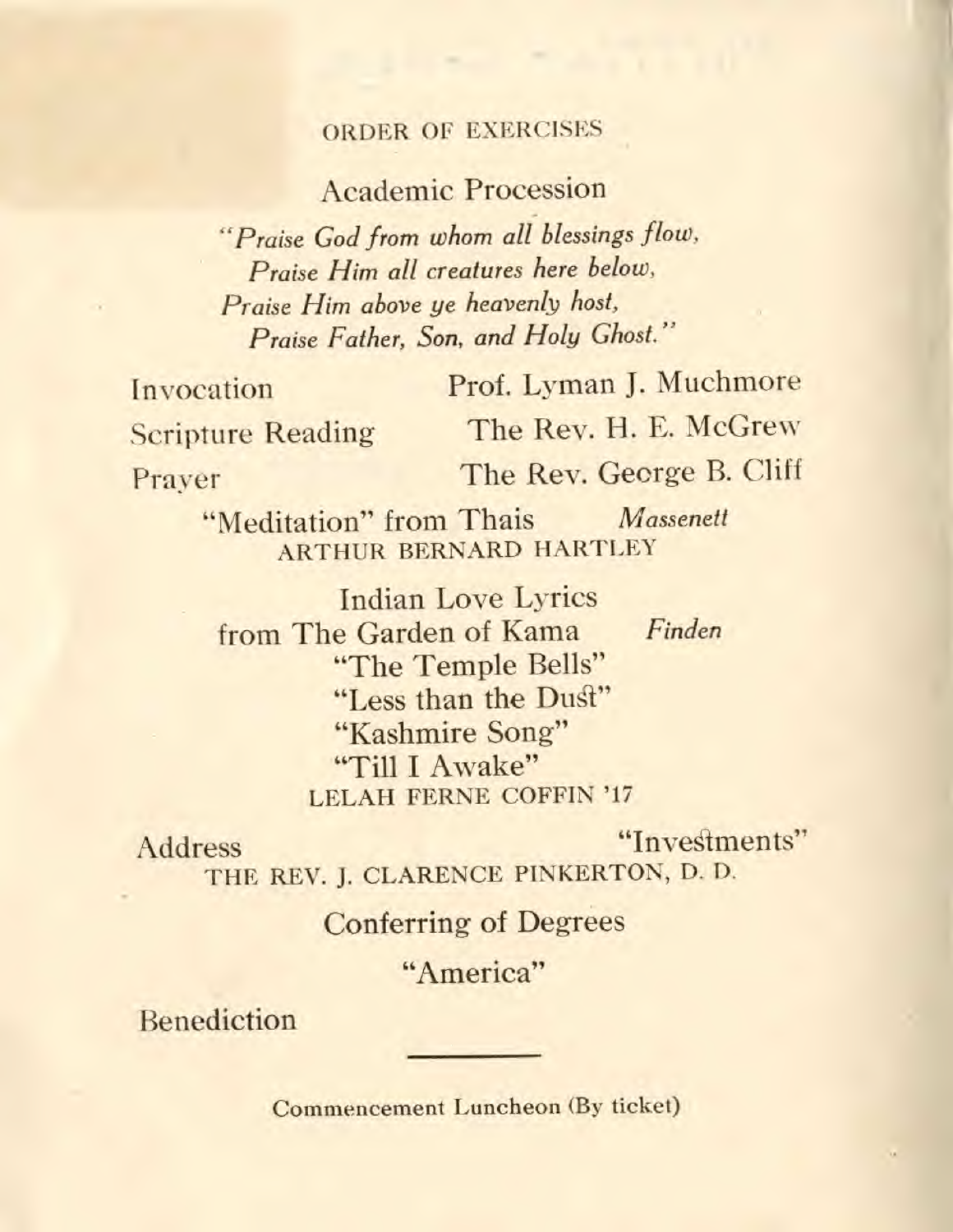#### CANDIDATES FOR DEGREES

### Bachelor of Arts

Myrtle Matilda Allen, Whittier

Alice Armstrong, Independence Lois Elisabeth Belt, Whittier

Elliott Penrose Chambers, Pasadena Lelah Ferne Coffin, Whittier

Lewis Alistus Cox, Whittier

Blanche Henrietta Crawford, Whittier

Cyrus William Davis, Long Beach

Joseph L. Findlay, Berkley

Hilda Lucile Hickman, Whittier

Glenn Preston Hollingsworth, San Bernardino

Emma Madge Horton, Whittier

Lois Johnson, Whittier James Ecroyd Kimber, Newport, R. I.

Verna Belle McFadden, Whittier

Oscar 0. Marshburn, Yorba Linda Rose Olive Milhous, Whittier

Mary Esther Myer, Whittier

Emmet Albert Pearson, South Pasadena Claude Owen Sams, LaGrange, Ind. William Earl Sharpless, Whittier Carl Eric Samuel Strem, DeKaib, Ill.

Vernon J.Votaw, Whittier